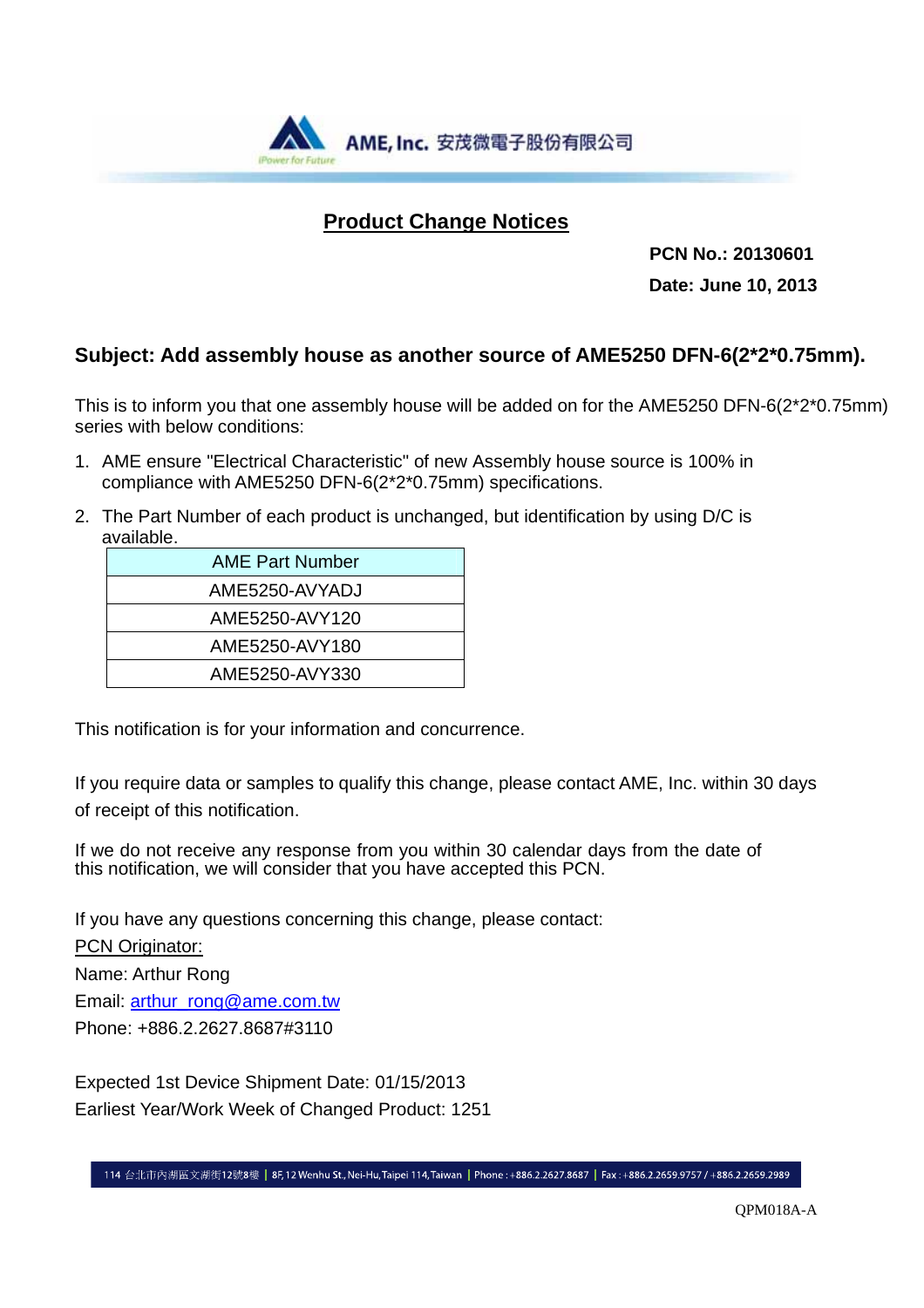

#### **Description of Change:**

- 1. To increases the capacity for AME5250 DFN-6(2\*2\*0.75mm) series.
	- (Assembly house: GTK)
- 2. Modify the package dimension to meet the dimension of GTK.
	- 2.1 Modify maximum=1.65mm of symbol "D1" for DFN-6D package (was 1.3mm).
	- 2.2 Modify maximum=1.05mm of symbol "E1" for DFN-6D package (was 0.8mm).
	- 2.3 Modify maximum=0.35mm of symbol "b" for DFN-6D package (was 0.3mm).
	- 2.4 Modify minimum=0.2mm of symbol "L" for DFN-6D package (was 0.25mm).

| TEST ITEM   | <b>METHOD</b> | <b>DESCRIPTION</b>                                      | <b>Result</b> |
|-------------|---------------|---------------------------------------------------------|---------------|
| <b>HTS</b>  | JESD22-A103D  | , 1000 hrs<br>150                                       | Accept        |
| <b>TCT</b>  | JESD22-A104D  | $\sim$ 150 , 500 cycles Unbiased<br>-65                 | Accept        |
| THT (85/85) |               | JESD22-A101C 85 ,85% RH, 1000hrs                        | Accept        |
| <b>PCT</b>  | JESD22-A102D  | , 100% RH, 15PSIG, Unbiased, Duration=168 hours<br>1121 | Accept        |

**Qual/REL Plan Numbers: AME5250 series\_B.doc** 

## **Package Outline Dimension:**

### **DFN-6D (2\*2\*0.75mm)**





|   | <b>SYMBOLS MILLIMETERS</b> |           |       | <b>INCHES</b> |       |
|---|----------------------------|-----------|-------|---------------|-------|
|   |                            | MIN       | MAX   | <b>MIN</b>    | MAX   |
|   | A                          | 0.700     | 0.800 | 0.028         | 0.031 |
| N | D                          | 1.900     | 2.100 | 0.075         | 0.083 |
|   | Е                          | 1.900     | 2.100 | 0.075         | 0.083 |
|   | е                          | 0.650 TYP |       | 0.026 TYP     |       |
|   | D <sub>1</sub>             | 1.100     | 1.650 | 0.043         | 0.065 |
|   | E1                         | 0.600     | 1.050 | 0.024         | 0.041 |
|   | b                          | 0.180     | 0.350 | 0.007         | 0.014 |
|   | L                          | 0.200     | 0.450 | 0.008         | 0.018 |
|   | G                          | 0.178     | 0.228 | 0.007         | 0.009 |
|   | G1                         | 0.000     | 0.050 | 0.000         | 0.002 |

114 台北市內湖區文湖街12號8樓 | 8F, 12 Wenhu St., Nei-Hu, Taipei 114, Taiwan | Phone: +886.2.2627.8687 | Fax: +886.2.2659.9757 / +886.2.2659.2989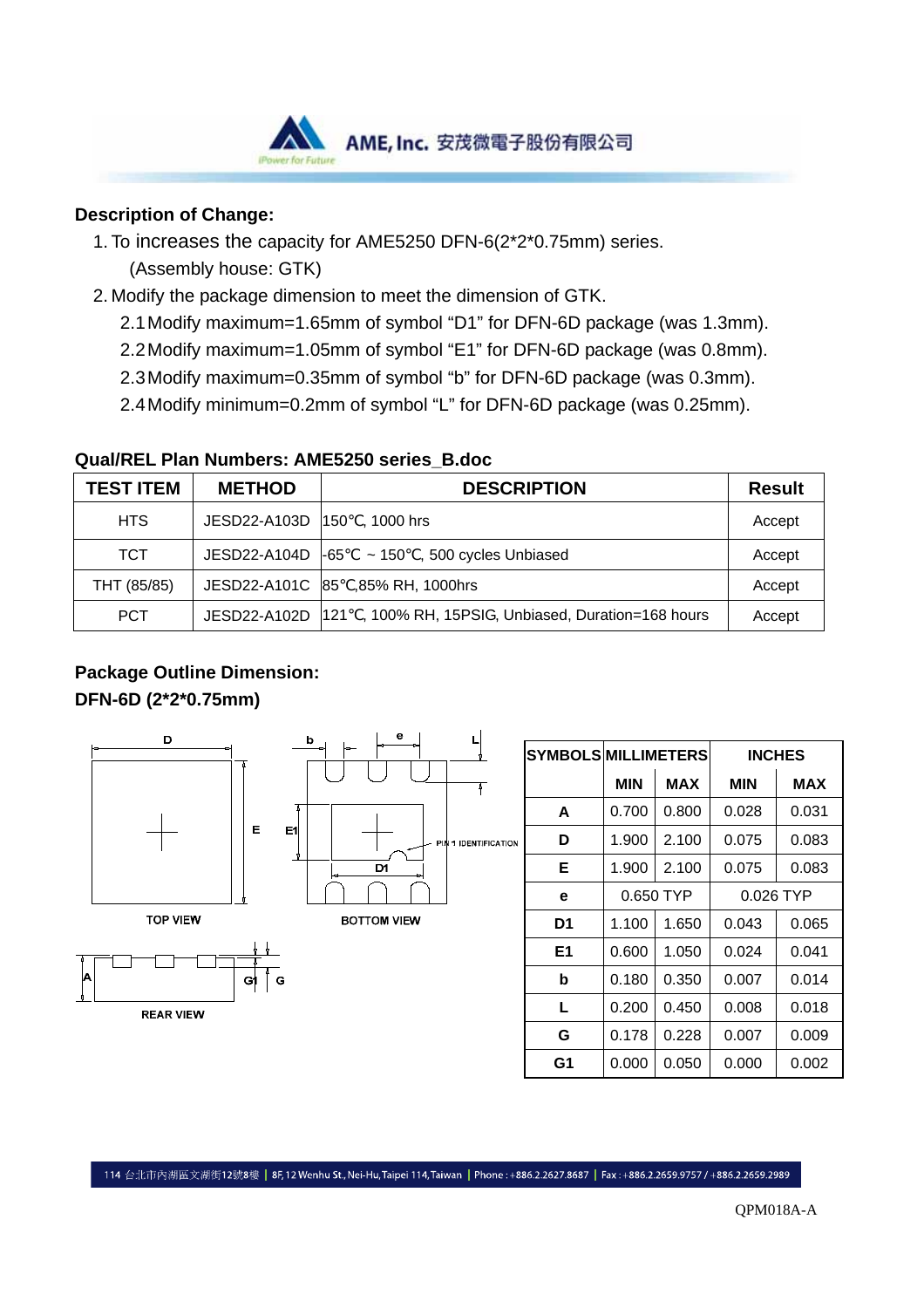

REL-1283-G-B

# Reliability Report for AME5250 Series Product

Approved by **Prepared by** 

Arthur Rong **Arthur Rong Jess Lin** Director Supervisor

Jess Lin

Quality & Reliability Dept. Quality & Reliability Dept.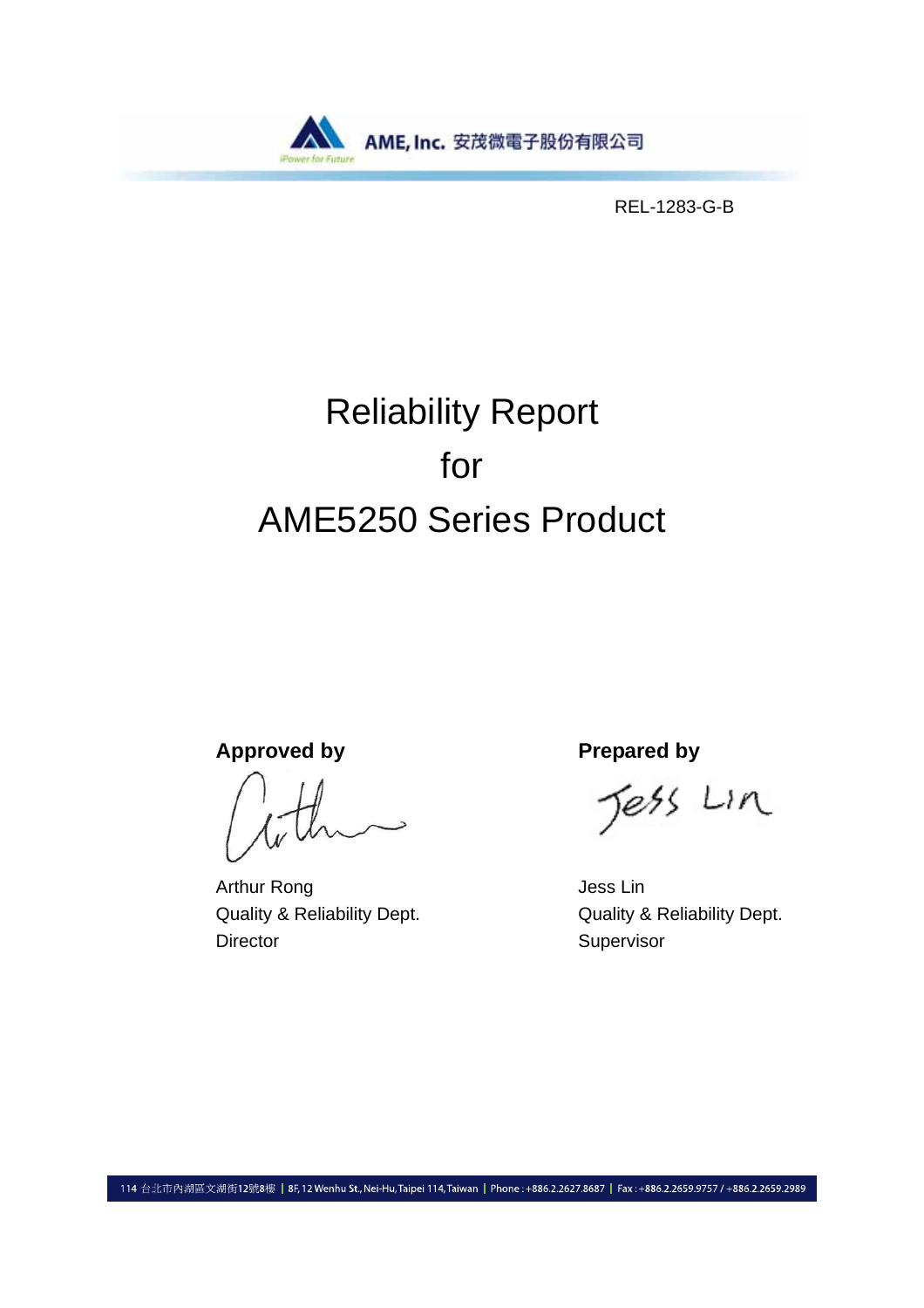

### **Conclusion:**

The AME5250 series product has successfully met AME's reliability standard that is required on all AME, Inc products.

Furthermore, QRA Dept. of AME, Inc monitors the reliability continuously to make sure that all AME5250 series product will still meet AME's reliability standard in the future.

# **Table of Contents:**

**General Description** 

Product Information

**Failures In Time Calculation** 

**Product Reliability Test Result** 

Package Reliability Test Result

**IR-reflow Test Result**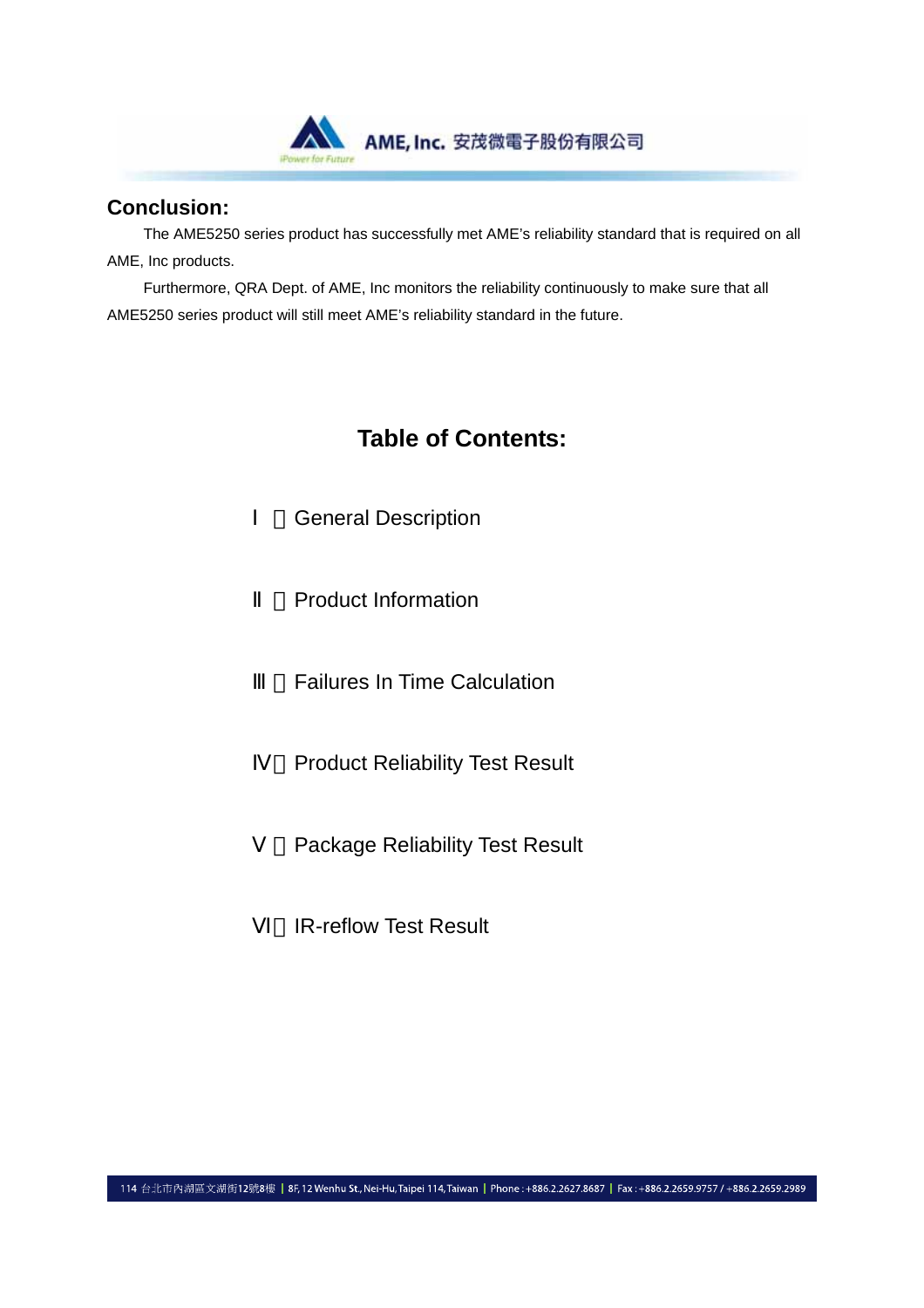

## **General Description:**

 The AME5250 is a high efficiency monolithic synchronous buck regulator using a constant frequency, current mode architecture. Capable of delivering 1A output current over a wide input voltage range from 2.5V to 5.5V, the AME5250 is ideally suited for single Li-Ion battery powered applications. 100% duty cycle provides low dropout operation, extending battery life in portable systems. Under light load conditions, the AME5250 operates in a power saving mode that consumes just around 20µA of supply current, maximizing battery life in portable applications.

 The internal synchronous switch increases efficiency and eliminates the need for an external Schottky diode. Low output voltages are easily supported with the 0.6V feedback reference voltage. The AME5250 is available in small DFN-6D & QFN-16C packages.

 Other features include soft start, lower internal reference voltage with 2% accuracy, over temperature protection, and over current protection.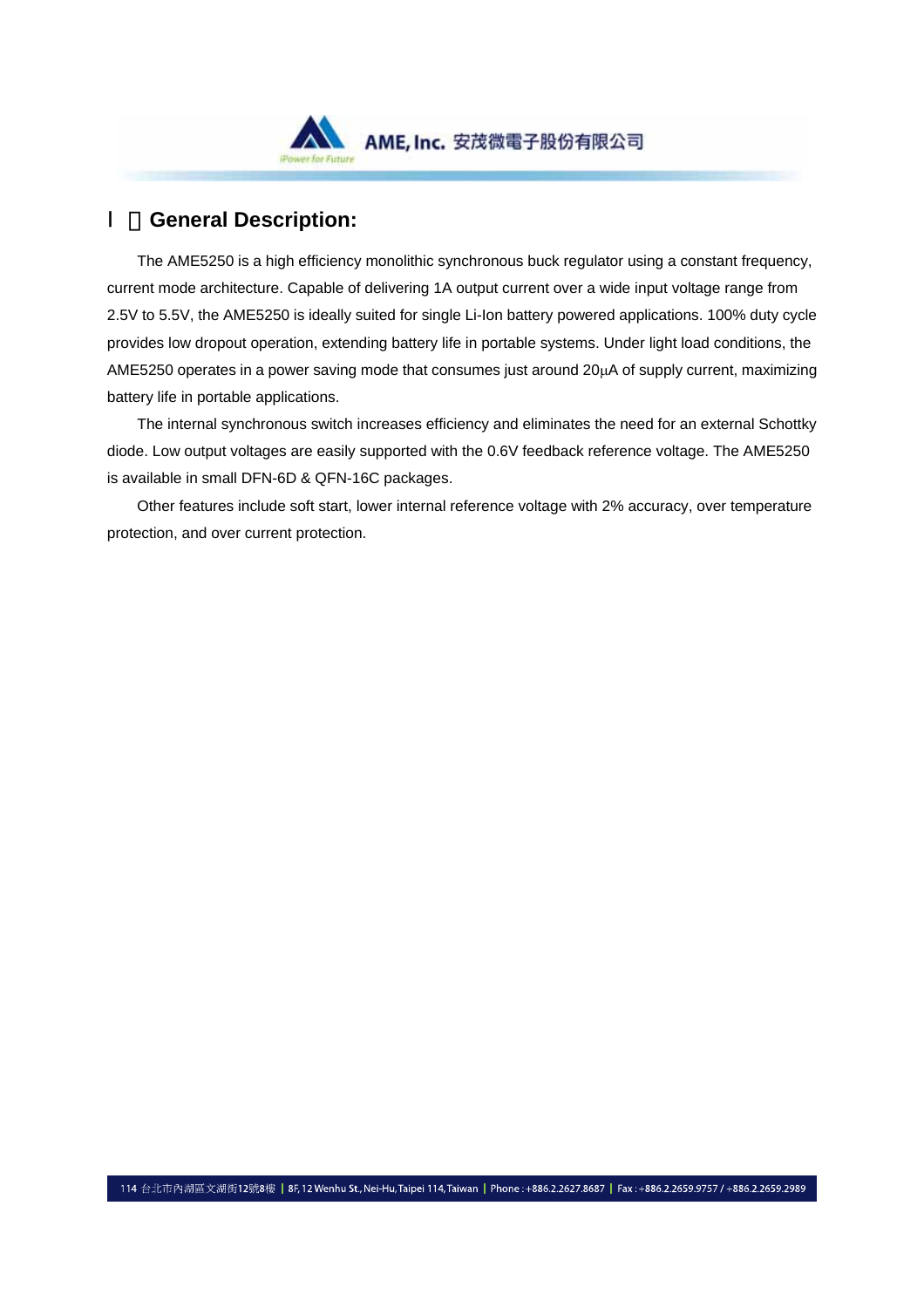

**Product Information:** 



| Pin Configuration &                                                                                                                                                                                                                                    | Package          | Number of     | Output Voltage                                                                                             |
|--------------------------------------------------------------------------------------------------------------------------------------------------------------------------------------------------------------------------------------------------------|------------------|---------------|------------------------------------------------------------------------------------------------------------|
| <b>Special Feature</b>                                                                                                                                                                                                                                 | Type             | Pins          |                                                                                                            |
| 1. NC<br>Α<br>2. EN<br>(DFN-6D)<br>3. IN<br>4. SW<br>5. GND<br>6. FB/OUT<br>1. GND<br>A<br>(QFN-16C) 2. GND<br>3. GND<br>4. FB/OUT<br>5. GND<br>6. NC<br>7. EN<br>8. NC<br>9. IN<br>10. IN<br>11. IN<br>12. IN<br>13. SW<br>14. SW<br>15. SW<br>16. NC | V: DFN<br>W: QFN | Y: 6<br>E: 16 | 100: 1.0V<br>120: 1.2V<br>150: 1.5V<br>160: 1.6V<br>180: 1.8V<br>250: 2.5V<br>330: 3.3V<br>ADJ: Adjustable |

114 台北市内湖區文湖街12號8樓 | 8F, 12 Wenhu St., Nei-Hu, Taipei 114, Taiwan | Phone : +886.2.2627.8687 | Fax : +886.2.2659.9757 / +886.2.2659.2989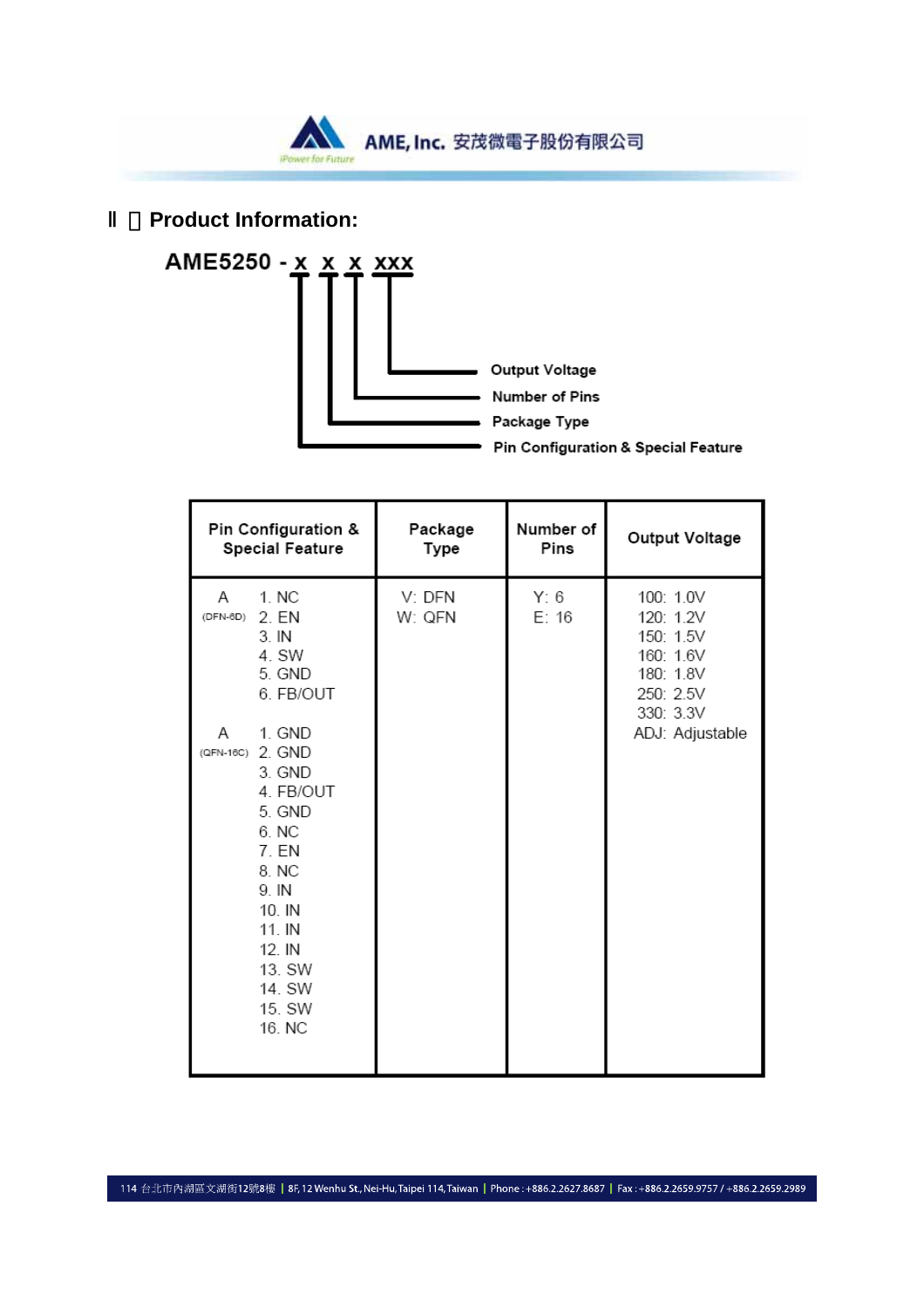

## **Failures In Time Calculation:**

Use HTOL test information mentioned in section , FIT (Failures In Time) can be calculated as below:

 $FIT = (x^2_{(v, CL)} \times 10^9) / (2 \times S \times H \times A_F) = (4.61 \times 10^9) / (2 \times 77 \times 1000 \times 280.59)$ 

 $=$ 106.69 (pieces per 10<sup>9</sup> hours) @ 40 with 90% Confidence Level.

Where  $A_F$  is acceleration factor setting activation energy to 1.0eV as zero failure.

# Ⅳ、**Product Reliability Test Result:**

| <b>Test Item</b> | <b>Test Condition</b>                 | <b>Sample Size / Failures</b> | <b>Result</b> |
|------------------|---------------------------------------|-------------------------------|---------------|
| <b>HTOL</b>      | Precondition <sup>NOTE 1</sup>        | 77 $pcs/0$ pcs                | Pass          |
|                  | $T_{\scriptstyle\mathrm{STRES}}$ =125 |                               |               |
|                  | Duration=1000hrs                      |                               |               |
|                  | Biased, Read at                       |                               |               |
|                  | 168/504/1000 hours                    |                               |               |
| <b>ESD</b>       | Human Body Model                      | 3 pcs per pin pair / 0 pcs    | Pass          |
|                  | Pin-to-Pin test                       |                               |               |
|                  | Class 2, 2kV minimum                  |                               |               |
|                  | Machine Model                         | 3 pcs per pin pair / 0 pcs    | Pass          |
|                  | Pin-to-Pin test                       |                               |               |
|                  | Class B, 200V minimum                 |                               |               |
|                  | <b>Charged Device Model</b>           | 3 pcs package pair / 0 pcs    | Pass          |
|                  | Class II, 200V minimum                |                               |               |
| Latch-up         | Level A, 100mA minimum                | 3 pcs per pin pair / 0 pcs    | Pass          |
|                  |                                       |                               |               |

**NOTE 1:** 85/85 168 hours + IR-reflow 3 cycles with Peak Temp.= 260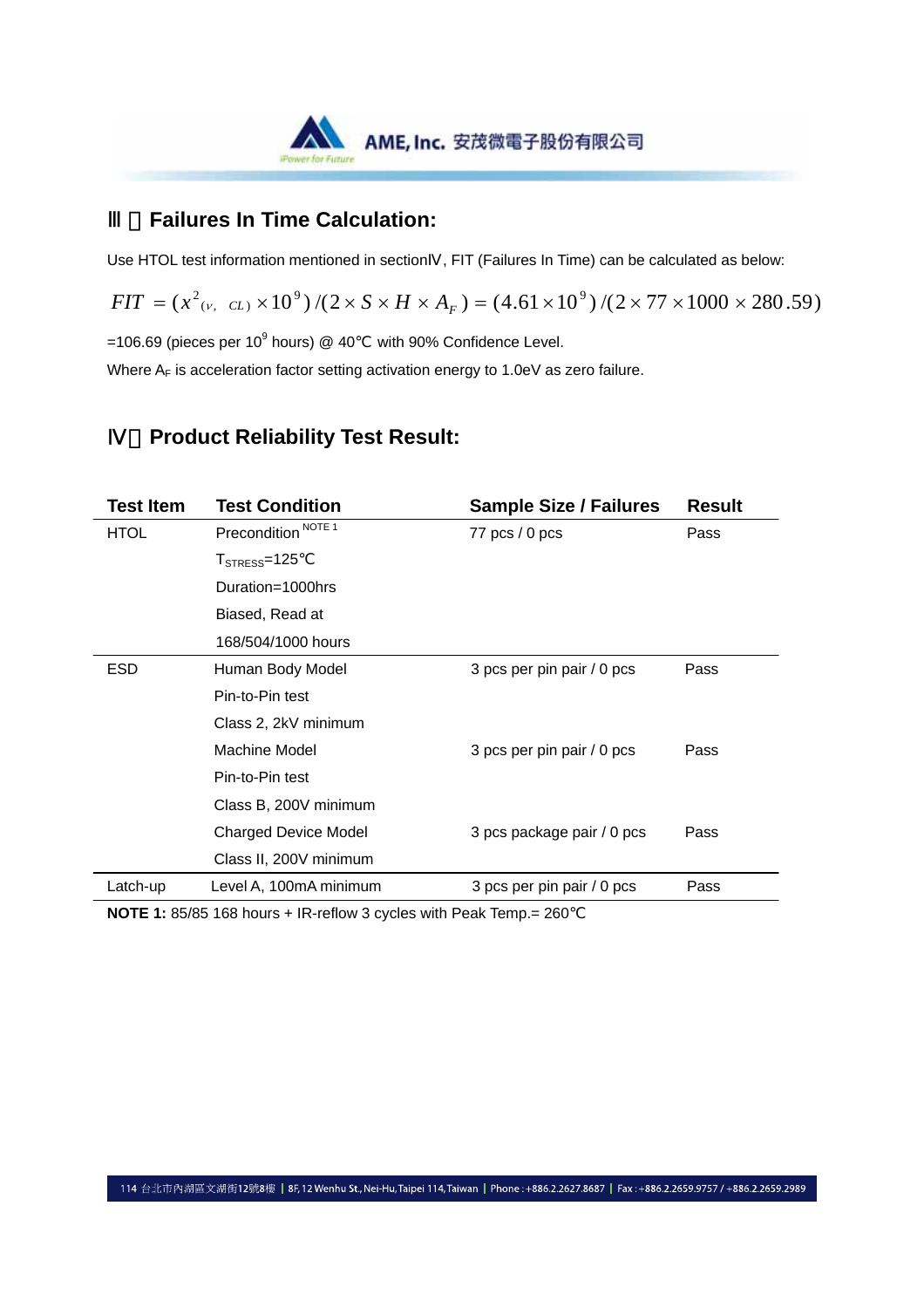

# **Package Reliability Test Result:**

| <b>Test Item</b> | <b>Test Condition</b>          | <b>Sample Size / Failures</b> | <b>Result</b> |
|------------------|--------------------------------|-------------------------------|---------------|
| <b>MSL</b>       | 85/85 168 hours                | $22$ pcs $/ 0$ pcs            | Level 1       |
|                  | IR-reflow 3 cycles             |                               |               |
|                  | Peak Temp. = 260               |                               |               |
|                  | IPC/JEDEC J-STD-020C           |                               |               |
| <b>HTS</b>       | Precondition <sup>NOTE 2</sup> | 77 pcs / 0 pcs                | Pass          |
|                  | Temp.=150                      |                               |               |
|                  | Duration=1000 hours            |                               |               |
|                  | Unbiased, Read at              |                               |               |
|                  | 1000 hours                     |                               |               |
| <b>THT</b>       | Precondition <sup>NOTE 2</sup> | 77 pcs / 0 pcs                | Pass          |
|                  | Temp.=85, R.H.=85%             |                               |               |
|                  | Duration=1000 hours            |                               |               |
|                  | Unbiased,                      |                               |               |
|                  | Read at 1000 hours             |                               |               |
| <b>PCT</b>       | Precondition <sup>NOTE 2</sup> | 77 pcs / 0 pcs                | Pass          |
|                  | Temp.=121, R.H.=100%           |                               |               |
|                  | 15PSIG, Unbiased               |                               |               |
|                  | Duration=168 hours             |                               |               |
|                  | Read at 168 hours              |                               |               |
| <b>TCT</b>       | Precondition <sup>NOTE 2</sup> | 77 pcs / 0 pcs                | Pass          |
|                  | -65<br>~150                    |                               |               |
|                  | 500 cycles Unbiased,           |                               |               |
|                  | Read at 500 cycles             |                               |               |
| Solderability    | (lead-free)<br>Temp.=260       | $5$ pcs $/ 0$ pcs             | Pass          |
|                  | Duration=5sec                  |                               |               |

**NOTE 2:** 85/85 168 hours + IR-reflow 3 cycles with Peak Temp.= 260